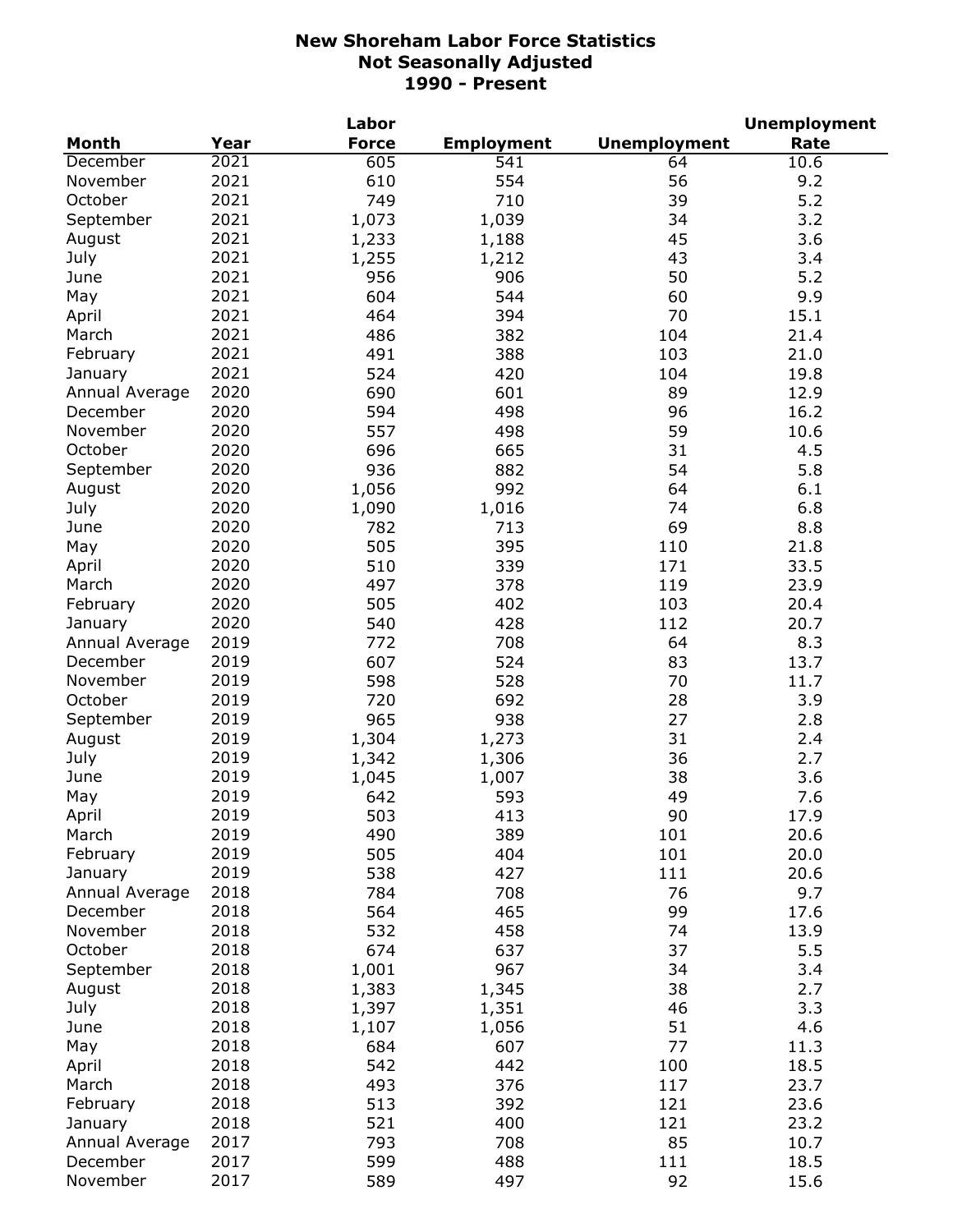|                |      | Labor        |                   |                     | <b>Unemployment</b> |
|----------------|------|--------------|-------------------|---------------------|---------------------|
| <b>Month</b>   | Year | <b>Force</b> | <b>Employment</b> | <b>Unemployment</b> | Rate                |
| October        | 2017 | 733          | 691               | 42                  | $\overline{5.7}$    |
| September      | 2017 | 984          | 940               | 44                  | 4.5                 |
| August         | 2017 | 1,361        | 1,309             | 52                  | 3.8                 |
| July           | 2017 | 1,393        | 1,337             | 56                  | 4.0                 |
| June           | 2017 | 1,122        | 1,067             | 55                  | 4.9                 |
| May            | 2017 | 674          | 595               | 79                  | 11.7                |
| April          | 2017 | 523          | 413               | 110                 | 21.0                |
| March          | 2017 | 490          | 375               | 115                 | 23.5                |
| February       | 2017 | 516          | 392               | 124                 | 24.0                |
| January        | 2017 | 528          | 392               | 136                 | 25.8                |
| Annual Average | 2016 | 797          | 709               | 88                  | 11.0                |
| December       | 2016 | 605          | 493               | 112                 | 18.5                |
| November       | 2016 | 594          | 501               | 93                  | 15.7                |
| October        | 2016 | 712          | 661               | 51                  | 7.2                 |
|                | 2016 | 980          | 936               | 44                  | 4.5                 |
| September      |      |              |                   |                     |                     |
| August         | 2016 | 1,348        | 1,299             | 49                  | 3.6                 |
| July           | 2016 | 1,377        | 1,322             | 55                  | 4.0                 |
| June           | 2016 | 1,079        | 1,018             | 61                  | 5.7                 |
| May            | 2016 | 683          | 598               | 85                  | 12.4                |
| April          | 2016 | 556          | 442               | 114                 | 20.5                |
| March          | 2016 | 528          | 396               | 132                 | 25.0                |
| February       | 2016 | 553          | 421               | 132                 | 23.9                |
| January        | 2016 | 551          | 419               | 132                 | 24.0                |
| Annual Average | 2015 | 817          | 716               | 101                 | 12.4                |
| December       | 2015 | 635          | 517               | 118                 | 18.6                |
| November       | 2015 | 641          | 536               | 105                 | 16.4                |
| October        | 2015 | 734          | 665               | 69                  | 9.4                 |
| September      | 2015 | 1,053        | 998               | 55                  | 5.2                 |
| August         | 2015 | 1,359        | 1,295             | 64                  | 4.7                 |
| July           | 2015 | 1,357        | 1,286             | 71                  | 5.2                 |
| June           | 2015 | 1,073        | 998               | 75                  | 7.0                 |
| May            | 2015 | 716          | 617               | 99                  | 13.8                |
| April          | 2015 | 557          | 439               | 118                 | 21.2                |
| March          | 2015 | 540          | 400               | 140                 | 25.9                |
| February       | 2015 | 562          | 419               | 143                 | 25.4                |
| January        | 2015 | 570          | 420               | 150                 | 26.3                |
| Annual Average | 2014 | 827          | 697               | 130                 | 15.7                |
| December       | 2014 | 633          | 501               | 132                 | 20.9                |
| November       | 2014 | 628          | 505               | 123                 | 19.6                |
| October        | 2014 | 804          | 722               | 82                  | 10.2                |
| September      | 2014 | 989          | 910               | 79                  | 8.0                 |
| August         | 2014 | 1,331        | 1,243             | 88                  | 6.6                 |
| July           | 2014 | 1,361        | 1,265             | 96                  | 7.1                 |
| June           | 2014 |              | 945               | 106                 |                     |
|                |      | 1,051        |                   |                     | 10.1                |
| May            | 2014 | 714          | 583               | 131                 | 18.3                |
| April          | 2014 | 604          | 449               | 155                 | 25.7                |
| March          | 2014 | 588          | 409               | 179                 | 30.4                |
| February       | 2014 | 617          | 418               | 199                 | 32.3                |
| January        | 2014 | 613          | 418               | 195                 | 31.8                |
| Annual Average | 2013 | 823          | 680               | 143                 | 17.4                |
| December       | 2013 | 629          | 476               | 153                 | 24.3                |
| November       | 2013 | 637          | 490               | 147                 | 23.1                |
| October        | 2013 | 781          | 684               | 97                  | 12.4                |
| September      | 2013 | 1,016        | 915               | 101                 | 9.9                 |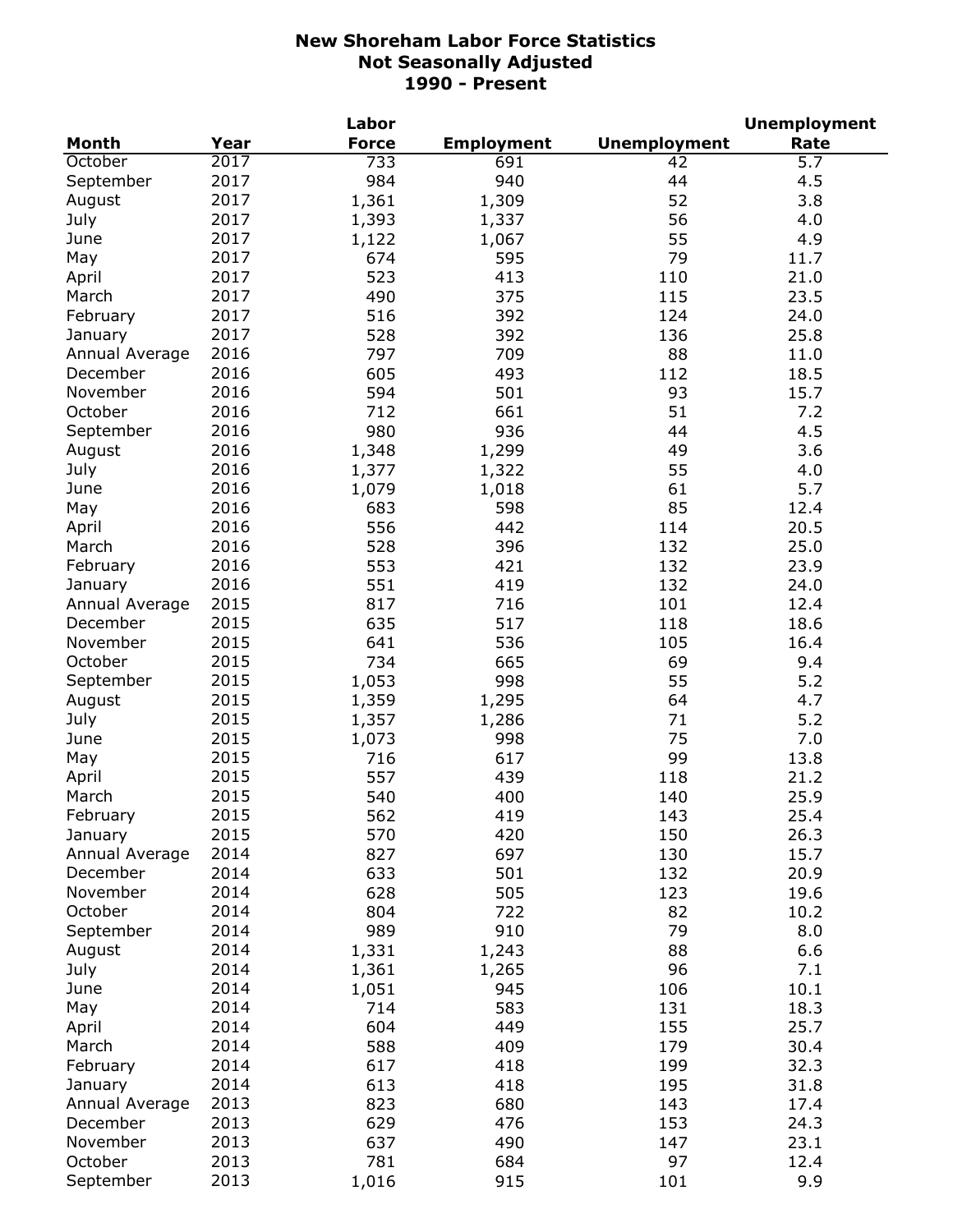|                |      | Labor        |                   |                     | <b>Unemployment</b> |
|----------------|------|--------------|-------------------|---------------------|---------------------|
| <b>Month</b>   | Year | <b>Force</b> | <b>Employment</b> | <b>Unemployment</b> | Rate                |
| August         | 2013 | 1,330        | 1,230             | 100                 | 7.5                 |
| July           | 2013 | 1,368        | 1,262             | 106                 | 7.7                 |
| June           | 2013 | 1,071        | 950               | 121                 | 11.3                |
| May            | 2013 | 686          | 559               | 127                 | 18.5                |
| April          | 2013 | 602          | 447               | 155                 | 25.7                |
| March          | 2013 | 576          | 387               | 189                 | 32.8                |
| February       | 2013 | 579          | 375               | 204                 | 35.2                |
| January        | 2013 | 602          | 389               | 213                 | 35.4                |
| Annual Average | 2012 | 821          | 673               | 148                 | 18.0                |
| December       | 2012 | 634          | 453               | 181                 | 28.5                |
| November       | 2012 | 607          | 461               | 146                 | 24.1                |
| October        | 2012 | 759          | 654               | 105                 | 13.8                |
| September      | 2012 | 1,005        | 902               | 103                 | 10.2                |
| August         | 2012 | 1,328        | 1,222             | 106                 | 8.0                 |
| July           | 2012 | 1,364        | 1,252             | 112                 | 8.2                 |
| June           | 2012 | 1,086        | 967               | 119                 | 11.0                |
| May            | 2012 | 711          | 577               | 134                 | 18.8                |
|                | 2012 | 589          | 424               | 165                 |                     |
| April          | 2012 |              |                   |                     | 28.0                |
| March          |      | 580          | 393               | 187                 | 32.2                |
| February       | 2012 | 597          | 382               | 215                 | 36.0                |
| January        | 2012 | 600          | 393               | 207                 | 34.5                |
| Annual Average | 2011 | 794          | 652               | 142                 | 17.9                |
| December       | 2011 | 612          | 434               | 178                 | 29.1                |
| November       | 2011 | 591          | 449               | 142                 | 24.0                |
| October        | 2011 | 702          | 592               | 110                 | 15.7                |
| September      | 2011 | 955          | 857               | 98                  | 10.3                |
| August         | 2011 | 1,325        | 1,227             | 98                  | 7.4                 |
| July           | 2011 | 1,317        | 1,213             | 104                 | 7.9                 |
| June           | 2011 | 1,022        | 909               | 113                 | 11.1                |
| May            | 2011 | 689          | 561               | 128                 | 18.6                |
| April          | 2011 | 582          | 429               | 153                 | 26.3                |
| March          | 2011 | 568          | 391               | 177                 | 31.2                |
| February       | 2011 | 582          | 383               | 199                 | 34.2                |
| January        | 2011 | 592          | 384               | 208                 | 35.1                |
| Annual Average | 2010 | 786          | 656               | 130                 | 16.5                |
| December       | 2010 | 643          | 467               | 176                 | 27.4                |
| November       | 2010 | 631          | 489               | 142                 | 22.5                |
| October        | 2010 | 713          | 617               | 96                  | 13.5                |
| September      | 2010 | 942          | 863               | 79                  | 8.4                 |
| August         | 2010 | 1,250        | 1,168             | 82                  | 6.6                 |
| July           | 2010 | 1,257        | 1,171             | 86                  | 6.8                 |
| June           | 2010 | 984          | 890               | 94                  | 9.6                 |
| May            | 2010 | 670          | 560               | 110                 | 16.4                |
| April          | 2010 | 589          | 448               | 141                 | 23.9                |
| March          | 2010 | 572          | 397               | 175                 | 30.6                |
| February       | 2010 | 581          | 396               | 185                 | 31.8                |
| January        | 2010 | 594          | 401               | 193                 | 32.5                |
| Annual Average | 2009 | 1,111        | 995               | 116                 | 10.4                |
| December       | 2009 | 771          | 609               | 162                 | 21.0                |
| November       | 2009 | 776          | 647               | 129                 | 16.6                |
| October        | 2009 | 997          | 903               | 94                  | 9.4                 |
| September      | 2009 | 1,364        | 1,299             | 65                  | 4.8                 |
| August         | 2009 | 1,937        | 1,864             | 73                  | 3.8                 |
| July           | 2009 | 1,947        | 1,872             | 75                  | 3.9                 |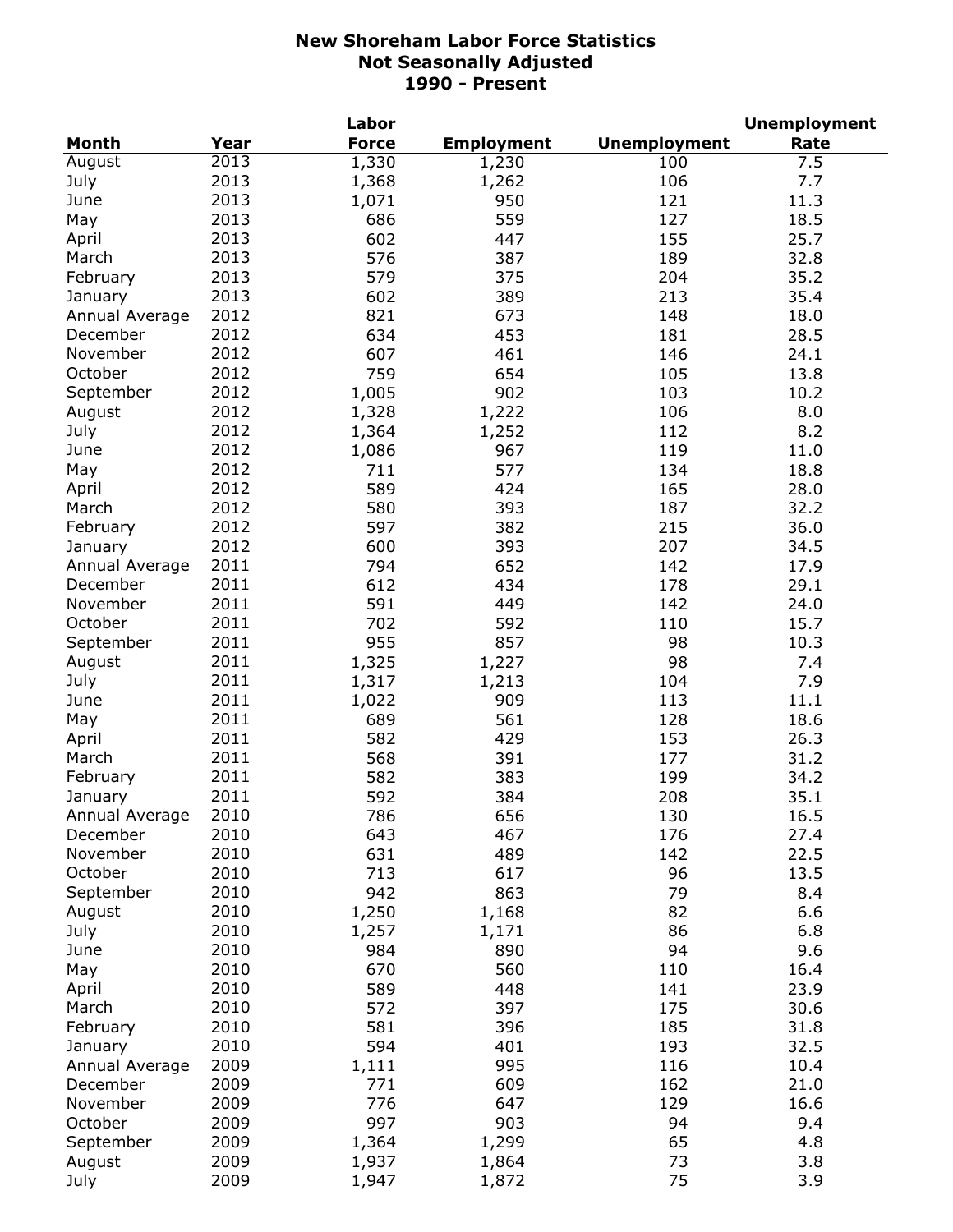|                |      | Labor        |                   |                     | <b>Unemployment</b> |
|----------------|------|--------------|-------------------|---------------------|---------------------|
| <b>Month</b>   | Year | <b>Force</b> | <b>Employment</b> | <b>Unemployment</b> | Rate                |
| <b>June</b>    | 2009 | 1,527        | 1,441             | 86                  | $\overline{5.6}$    |
| May            | 2009 | 1,019        | 917               | 102                 | 10.0                |
| April          | 2009 | 767          | 642               | 125                 | 16.3                |
| March          | 2009 | 752          | 594               | 158                 | 21.0                |
| February       | 2009 | 736          | 573               | 163                 | 22.1                |
| January        | 2009 | 736          | 580               | 156                 | 21.2                |
| Annual Average | 2008 | 1,082        | 1,002             | 80                  | 7.4                 |
| December       | 2008 | 771          | 642               | 129                 | 16.7                |
| November       | 2008 | 752          | 668               | 84                  | 11.2                |
| October        | 2008 | 1,037        | 973               | 64                  | 6.2                 |
| September      | 2008 | 1,306        | 1,260             | 46                  | 3.5                 |
| August         | 2008 | 1,848        | 1,793             | 55                  | 3.0                 |
| July           | 2008 | 1,945        | 1,892             | 53                  | 2.7                 |
| June           | 2008 | 1,542        | 1,486             | 56                  | 3.6                 |
| May            | 2008 | 1,002        | 937               | 65                  | 6.5                 |
| April          | 2008 | 751          | 669               | 82                  | 10.9                |
| March          | 2008 | 687          | 583               | 104                 | 15.1                |
|                | 2008 | 661          | 550               | 111                 |                     |
| February       |      |              |                   |                     | 16.8                |
| January        | 2008 | 680          | 568               | 112                 | 16.5                |
| Annual Average | 2007 | 1,092        | 1,029             | 63                  | 5.8                 |
| December       | 2007 | 773          | 675               | 98                  | 12.7                |
| November       | 2007 | 774          | 706               | 68                  | 8.8                 |
| October        | 2007 | 1,004        | 966               | 38                  | 3.8                 |
| September      | 2007 | 1,351        | 1,322             | 29                  | 2.1                 |
| August         | 2007 | 1,871        | 1,838             | 33                  | 1.8                 |
| July           | 2007 | 1,906        | 1,870             | 36                  | 1.9                 |
| June           | 2007 | 1,585        | 1,547             | 38                  | 2.4                 |
| May            | 2007 | 994          | 938               | 56                  | 5.6                 |
| April          | 2007 | 754          | 686               | 68                  | 9.0                 |
| March          | 2007 | 700          | 617               | 83                  | 11.9                |
| February       | 2007 | 680          | 581               | 99                  | 14.6                |
| January        | 2007 | 704          | 598               | 106                 | 15.1                |
| Annual Average | 2006 | 1,088        | 1,020             | 68                  | 6.3                 |
| December       | 2006 | 752          | 668               | 84                  | 11.2                |
| November       | 2006 | 721          | 653               | 68                  | 9.4                 |
| October        | 2006 | 997          | 963               | 34                  | 3.4                 |
| September      | 2006 | 1,373        | 1,342             | 31                  | 2.3                 |
| August         | 2006 | 1,919        | 1,880             | 39                  | 2.0                 |
| July           | 2006 | 1,979        | 1,936             | 43                  | 2.2                 |
| June           | 2006 | 1,554        | 1,507             | 47                  | 3.0                 |
| May            | 2006 | 928          | 865               | 63                  | 6.8                 |
| April          | 2006 | 756          | 673               | 83                  | 11.0                |
| March          | 2006 | 691          | 589               | 102                 | 14.8                |
| February       | 2006 | 687          | 577               | 110                 | 16.0                |
| January        | 2006 | 696          | 583               | 113                 | 16.2                |
| Annual Average | 2005 | 1,093        | 1,021             | 72                  | 6.6                 |
| December       | 2005 | 782          | 674               | 108                 | 13.8                |
| November       | 2005 | 795          | 712               | 83                  | 10.4                |
| October        | 2005 | 1,004        | 963               | 41                  | 4.1                 |
| September      | 2005 | 1,364        | 1,322             | 42                  | 3.1                 |
| August         | 2005 | 1,896        | 1,852             | 44                  | 2.3                 |
| July           | 2005 | 1,871        | 1,823             | 48                  | 2.6                 |
| June           | 2005 | 1,519        | 1,466             | 53                  | 3.5                 |
| May            | 2005 | 1,003        | 935               | 68                  | 6.8                 |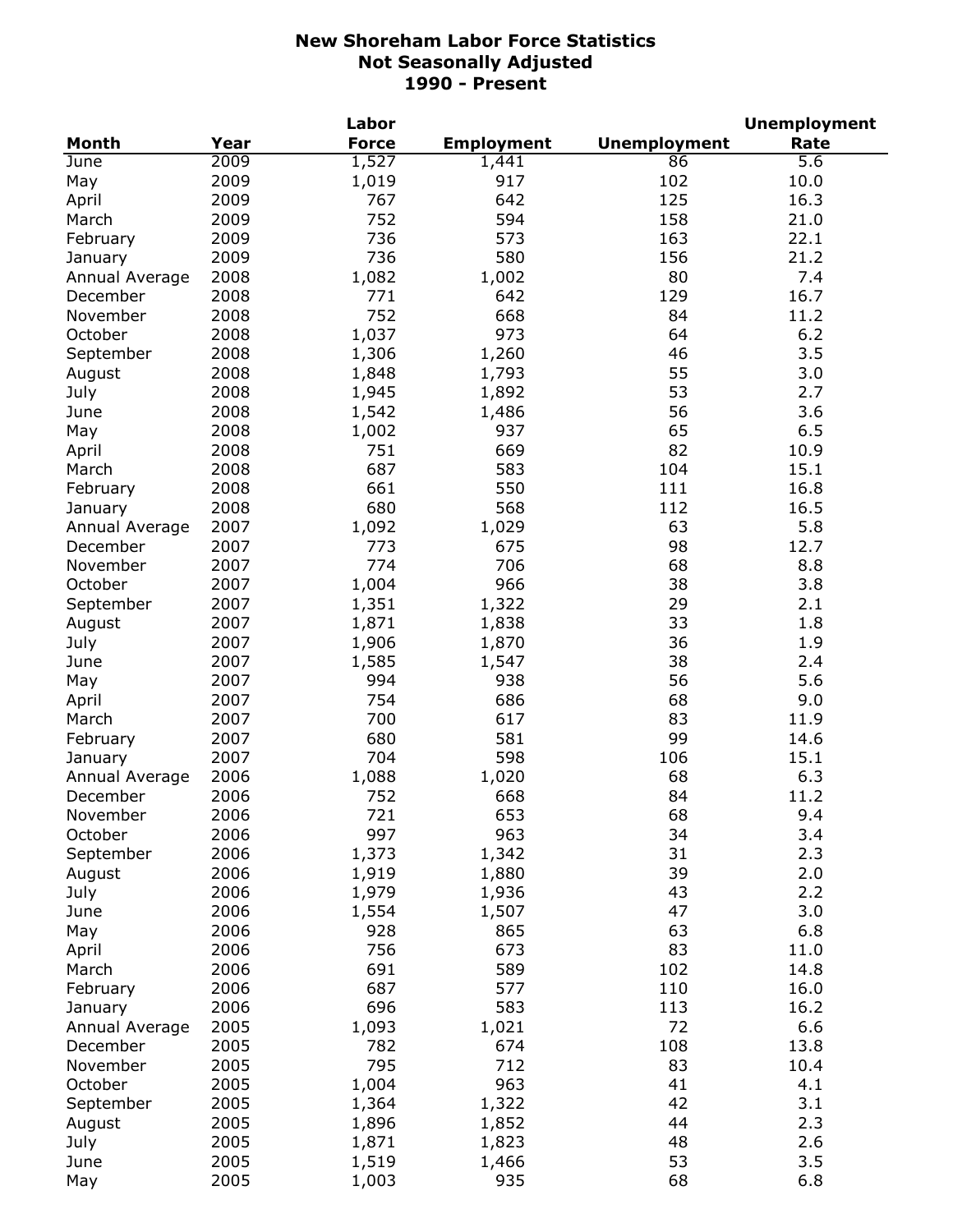|                |      | Labor        |                   |                     | <b>Unemployment</b> |
|----------------|------|--------------|-------------------|---------------------|---------------------|
| <b>Month</b>   | Year | <b>Force</b> | <b>Employment</b> | <b>Unemployment</b> | Rate                |
| April          | 2005 | 768          | 694               | 74                  | 9.6                 |
| March          | 2005 | 693          | 600               | 93                  | 13.4                |
| February       | 2005 | 727          | 619               | 108                 | 14.9                |
| January        | 2005 | 694          | 595               | 99                  | 14.3                |
| Annual Average | 2004 | 1,055        | 983               | 72                  | 6.8                 |
| December       | 2004 | 740          | 654               | 86                  | 11.6                |
| November       | 2004 | 760          | 700               | 60                  | 7.9                 |
| October        | 2004 | 962          | 926               | 36                  | 3.7                 |
| September      | 2004 | 1,293        | 1,258             | 35                  | 2.7                 |
| August         | 2004 | 1,842        | 1,801             | 41                  | 2.2                 |
| July           | 2004 | 1,895        | 1,852             | 43                  | 2.3                 |
| June           | 2004 | 1,422        | 1,369             | 53                  | 3.7                 |
| May            | 2004 | 943          | 874               | 69                  | 7.3                 |
| April          | 2004 | 741          | 659               | 82                  | 11.1                |
| March          | 2004 | 692          | 570               | 122                 | 17.6                |
|                | 2004 | 664          | 549               | 115                 | 17.3                |
| February       |      |              |                   |                     |                     |
| January        | 2004 | 699          | 582               | 117                 | 16.7                |
| Annual Average | 2003 | 1,073        | 1,004             | 69                  | 6.4                 |
| December       | 2003 | 741          | 645               | 96                  | 13.0                |
| November       | 2003 | 764          | 699               | 65                  | 8.5                 |
| October        | 2003 | 1,025        | 996               | 29                  | 2.8                 |
| September      | 2003 | 1,299        | 1,267             | 32                  | 2.5                 |
| August         | 2003 | 1,879        | 1,847             | 32                  | 1.7                 |
| July           | 2003 | 1,907        | 1,868             | 39                  | 2.0                 |
| June           | 2003 | 1,437        | 1,389             | 48                  | 3.3                 |
| May            | 2003 | 1,015        | 947               | 68                  | 6.7                 |
| April          | 2003 | 751          | 673               | 78                  | 10.4                |
| March          | 2003 | 673          | 567               | 106                 | 15.8                |
| February       | 2003 | 681          | 569               | 112                 | 16.4                |
| January        | 2003 | 694          | 577               | 117                 | 16.9                |
| Annual Average | 2002 | 1,000        | 939               | 61                  | 6.1                 |
| December       | 2002 | 717          | 625               | 92                  | 12.8                |
| November       | 2002 | 716          | 650               | 66                  | 9.2                 |
| October        | 2002 | 986          | 955               | 31                  | 3.1                 |
| September      | 2002 | 1,251        | 1,219             | 32                  | 2.6                 |
| August         | 2002 | 1,724        | 1,691             | 33                  | 1.9                 |
| July           | 2002 | 1,756        | 1,719             | 37                  | 2.1                 |
| June           | 2002 | 1,377        | 1,337             | 40                  | 2.9                 |
| May            | 2002 | 945          | 889               | 56                  | 5.9                 |
| April          | 2002 | 697          | 628               | 69                  | 9.9                 |
| March          | 2002 | 622          | 532               | 90                  | 14.5                |
| February       | 2002 | 607          | 511               | 96                  | 15.8                |
| January        | 2002 | 592          | 506               | 86                  | 14.5                |
| Annual Average | 2001 | 948          | 890               | 58                  | 6.1                 |
| December       | 2001 | 579          | 511               | 68                  | 11.7                |
| November       | 2001 | 585          | 531               | 54                  | 9.2                 |
| October        | 2001 | 838          | 818               | 20                  | 2.4                 |
| September      | 2001 | 1,232        | 1,209             | 23                  | 1.9                 |
|                | 2001 | 1,652        | 1,625             | 27                  | 1.6                 |
| August         |      | 1,721        | 1,684             | 37                  | 2.1                 |
| July           | 2001 | 1,364        | 1,317             | 47                  | 3.4                 |
| June           | 2001 | 883          | 822               | 61                  | 6.9                 |
| May            | 2001 | 677          | 602               | 75                  | 11.1                |
| April          | 2001 |              | 541               | 95                  |                     |
| March          | 2001 | 636          |                   |                     | 14.9                |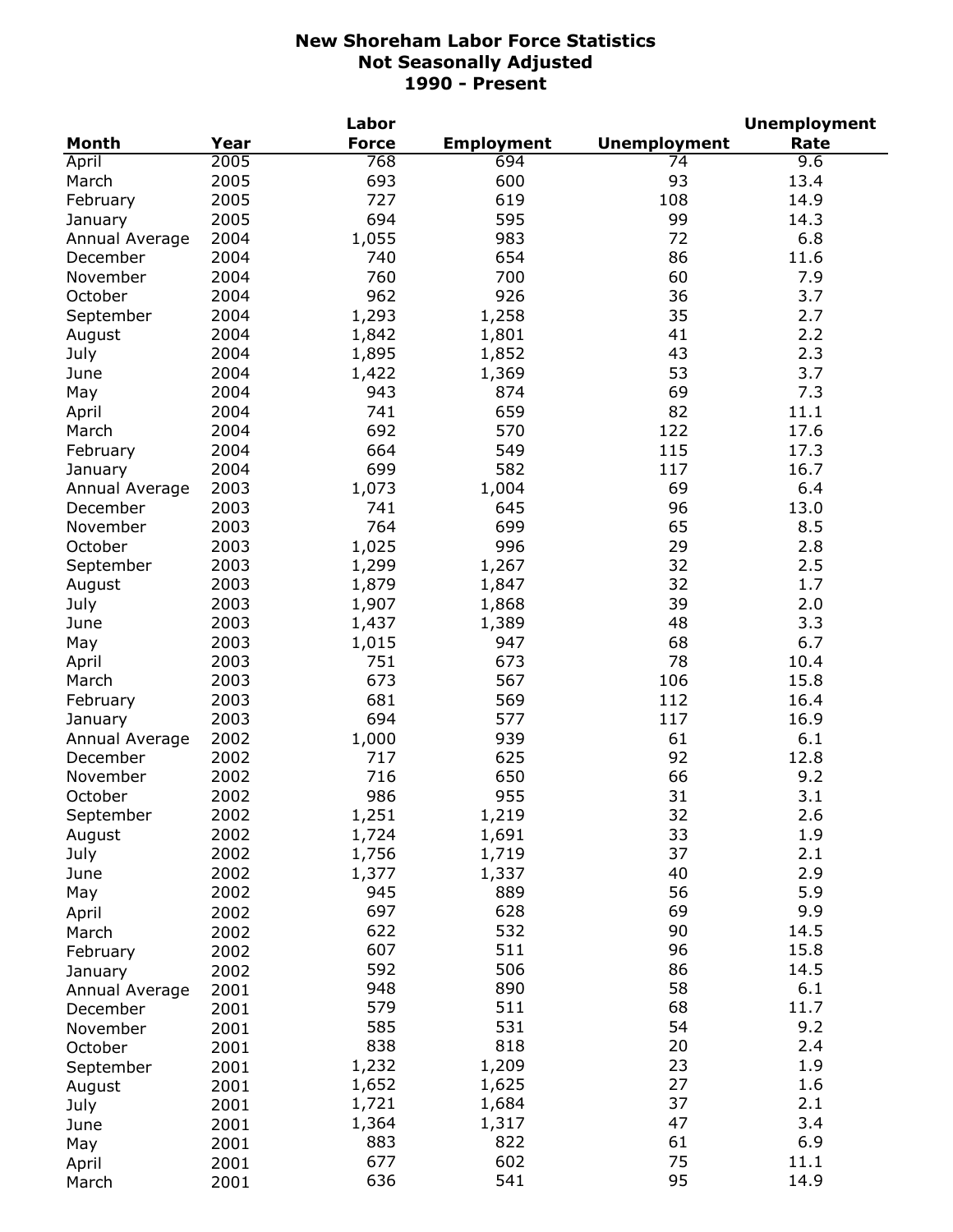|                |              | Labor        |                   |                     | <b>Unemployment</b> |
|----------------|--------------|--------------|-------------------|---------------------|---------------------|
| <b>Month</b>   | Year         | <b>Force</b> | <b>Employment</b> | <b>Unemployment</b> | Rate                |
| February       | 2001         | 610          | 505               | 105                 | 17.2                |
| January        | 2001         | 607          | 518               | 89                  | 14.7                |
| Annual Average | 2000         | 991          | 930               | 61                  | 6.2                 |
| December       | 2000         | 688          | 611               | 77                  | 11.2                |
| November       | 2000         | 706          | 645               | 61                  | 8.6                 |
| October        | 2000         | 924          | 900               | 24                  | 2.6                 |
| September      | 2000         | 1,260        | 1,233             | 27                  | 2.1                 |
| August         | 2000         | 1,748        | 1,718             | 30                  | 1.7                 |
|                | 2000         | 1,773        | 1,740             | 33                  | 1.9                 |
| July           |              | 1,424        | 1,382             | 42                  | 2.9                 |
| June           | 2000         | 855          | 798               | 57                  | 6.7                 |
| May            | 2000         | 673          | 601               | 72                  | 10.7                |
| April          | 2000         |              |                   |                     |                     |
| March          | 2000         | 632          | 532               | 100                 | 15.8                |
| February       | 2000         | 604          | 491               | 113                 | 18.7                |
| January        | 2000         | 613          | 513               | 100                 | 16.3                |
| Annual Average | 1999         | 589          | 536               | 53                  | 9.0                 |
| December       | 1999         | 643          | 532               | 111                 | 17.3                |
| November       | 1999         | 619          | 538               | 81                  | 13.1                |
| October        | 1999         | 570          | 550               | 20                  | 3.5                 |
| September      | 1999         | 577          | 565               | 12                  | 2.1                 |
| August         | 1999         | 590          | 582               | 8                   | 1.4                 |
| July           | 1999         | 599          | 594               | 5                   | 0.8                 |
| June           | 1999         | 590          | 578               | 12                  | 2.0                 |
| May            | 1999         | 564          | 535               | 29                  | 5.1                 |
| April          | 1999         | 574          | 514               | 60                  | 10.5                |
| March          | 1999         | 577          | 487               | 90                  | 15.6                |
| February       | 1999         | 586          | 483               | 103                 | 17.6                |
| January        | 1999         | 586          | 479               | 107                 | 18.3                |
| Annual Average | 1998         | 562          | 508               | 54                  | 9.6                 |
| December       | 1998         | 578          | 497               | 81                  | 14.0                |
| November       | 1998         | 580          | 504               | 76                  | 13.1                |
| October        | 1998         | 522          | 516               | 6                   | 1.1                 |
| September      | 1998         | 537          | 533               | $\overline{4}$      | 0.7                 |
| August         | 1998         | 557          | 546               | 11                  | 2.0                 |
| July           | 1998         | 565          | 557               | 8                   | 1.4                 |
|                | 1998         | 556          | 545               | 11                  | 2.0                 |
| June           |              | 537          | 509               | 28                  | 5.2                 |
| May            | 1998<br>1998 | 561          | 489               | 72                  | 12.8                |
| April          |              | 585          | 468               | 117                 | 20.0                |
| March          | 1998         | 591          | 464               | 127                 | 21.5                |
| February       | 1998         | 573          | 462               | 111                 | 19.4                |
| January        | 1998         |              |                   |                     |                     |
| Annual Average | 1997         | 554          | 500               | 54                  | 9.7                 |
| December       | 1997         | 553          | 482               | 71                  | 12.8                |
| November       | 1997         | 555          | 491               | 64                  | 11.5                |
| October        | 1997         | 533          | 504               | 29                  | 5.4                 |
| September      | 1997         | 542          | 535               | $\overline{7}$      | 1.3                 |
| August         | 1997         | 559          | 550               | 9                   | 1.6                 |
| July           | 1997         | 561          | 550               | 11                  | 2.0                 |
| June           | 1997         | 555          | 544               | 11                  | 2.0                 |
| May            | 1997         | 558          | 509               | 49                  | 8.8                 |
| April          | 1997         | 560          | 487               | 73                  | 13.0                |
| March          | 1997         | 560          | 459               | 101                 | 18.0                |
| February       | 1997         | 560          | 449               | 111                 | 19.8                |
| January        | 1997         | 559          | 444               | 115                 | 20.6                |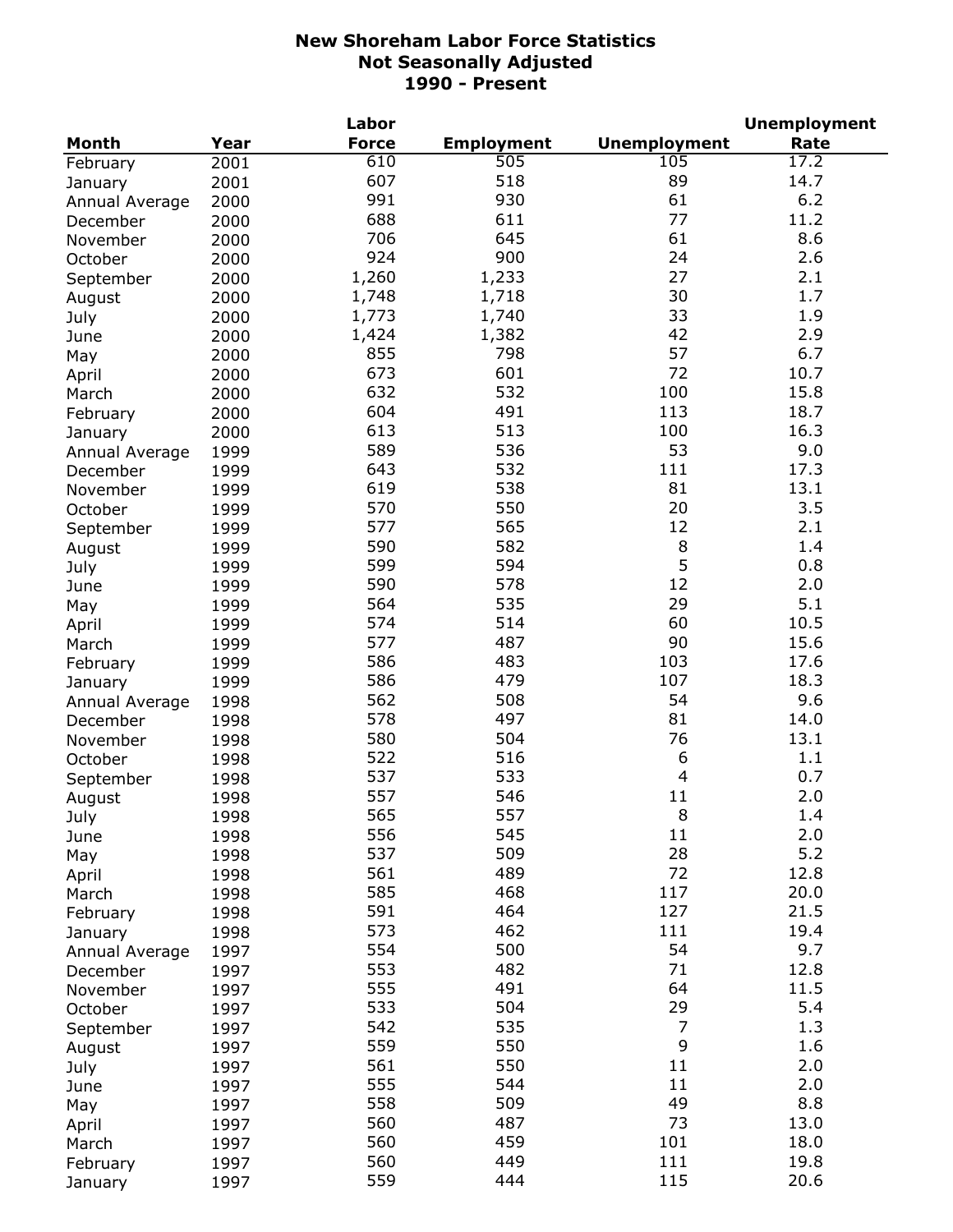|                |      | Labor        |                   |                     | <b>Unemployment</b> |
|----------------|------|--------------|-------------------|---------------------|---------------------|
| <b>Month</b>   | Year | <b>Force</b> | <b>Employment</b> | <b>Unemployment</b> | Rate                |
| Annual Average | 1996 | 520          | 471               | 49                  | 9.4                 |
| December       | 1996 | 529          | 459               | 70                  | 13.2                |
| November       | 1996 | 519          | 466               | 53                  | 10.2                |
| October        | 1996 | 492          | 483               | 9                   | 1.8                 |
| September      | 1996 | 501          | 498               | 3                   | 0.6                 |
| August         | 1996 | 521          | 516               | 5                   | 1.0                 |
| July           | 1996 | 540          | 528               | 12                  | 2.2                 |
| June           | 1996 | 521          | 511               | 10                  | 1.9                 |
|                | 1996 | 507          | 474               | 33                  | 6.5                 |
| May            |      | 524          | 447               | 77                  | 14.7                |
| April          | 1996 | 524          | 428               | 96                  | 18.3                |
| March          | 1996 |              | 420               |                     |                     |
| February       | 1996 | 538          |                   | 118                 | 21.9                |
| January        | 1996 | 523          | 419               | 104                 | 19.9                |
| Annual Average | 1995 | 519          | 446               | 73                  | 14.1                |
| December       | 1995 | 534          | 435               | 99                  | 18.5                |
| November       | 1995 | 533          | 442               | 91                  | 17.1                |
| October        | 1995 | 477          | 455               | 22                  | 4.6                 |
| September      | 1995 | 488          | 470               | 18                  | 3.7                 |
| August         | 1995 | 481          | 480               | $\mathbf{1}$        | 0.2                 |
| July           | 1995 | 505          | 493               | 12                  | 2.4                 |
| June           | 1995 | 497          | 472               | 25                  | 5.0                 |
| May            | 1995 | 503          | 445               | 58                  | 11.5                |
| April          | 1995 | 531          | 425               | 106                 | 20.0                |
| March          | 1995 | 553          | 412               | 141                 | 25.5                |
| February       | 1995 | 561          | 409               | 152                 | 27.1                |
| January        | 1995 | 556          | 409               | 147                 | 26.4                |
| Annual Average | 1994 | 525          | 429               | 96                  | 18.3                |
| December       | 1994 | 527          | 404               | 123                 | 23.3                |
| November       | 1994 | 542          | 414               | 128                 | 23.6                |
| October        | 1994 | 478          | 425               | 53                  | 11.1                |
| September      | 1994 | 485          | 447               | 38                  | 7.8                 |
|                | 1994 | 502          | 463               | 39                  | 7.8                 |
| August         |      | 509          | 472               | 37                  | 7.3                 |
| July           | 1994 | 497          | 465               | 32                  | 6.4                 |
| June           | 1994 |              |                   |                     |                     |
| May            | 1994 | 506          | 437               | 69                  | 13.6                |
| April          | 1994 | 530          | 412               | 118                 | 22.3                |
| March          | 1994 | 555          | 403               | 152                 | 27.4                |
| February       | 1994 | 570          | 404               | 166                 | 29.1                |
| January        | 1994 | 601          | 401               | 200                 | 33.3                |
| Annual Average | 1993 | 492          | 425               | 67                  | 13.6                |
| December       | 1993 | 532          | 410               | 122                 | 22.9                |
| November       | 1993 | 533          | 420               | 113                 | 21.2                |
| October        | 1993 | 454          | 429               | 25                  | 5.5                 |
| September      | 1993 | 453          | 441               | 12                  | 2.6                 |
| August         | 1993 | 470          | 457               | 13                  | 2.8                 |
| July           | 1993 | 473          | 465               | 8                   | 1.7                 |
| June           | 1993 | 458          | 453               | 5                   | 1.1                 |
| May            | 1993 | 457          | 427               | 30                  | 6.6                 |
| April          | 1993 | 491          | 405               | 86                  | 17.5                |
| March          | 1993 | 527          | 398               | 129                 | 24.5                |
| February       | 1993 | 532          | 399               | 133                 | 25.0                |
| January        | 1993 | 529          | 397               | 132                 | 25.0                |
| Annual Average | 1992 | 488          | 422               | 66                  | 13.5                |
| December       | 1992 | 485          | 401               | 84                  | 17.3                |
|                |      |              |                   |                     |                     |